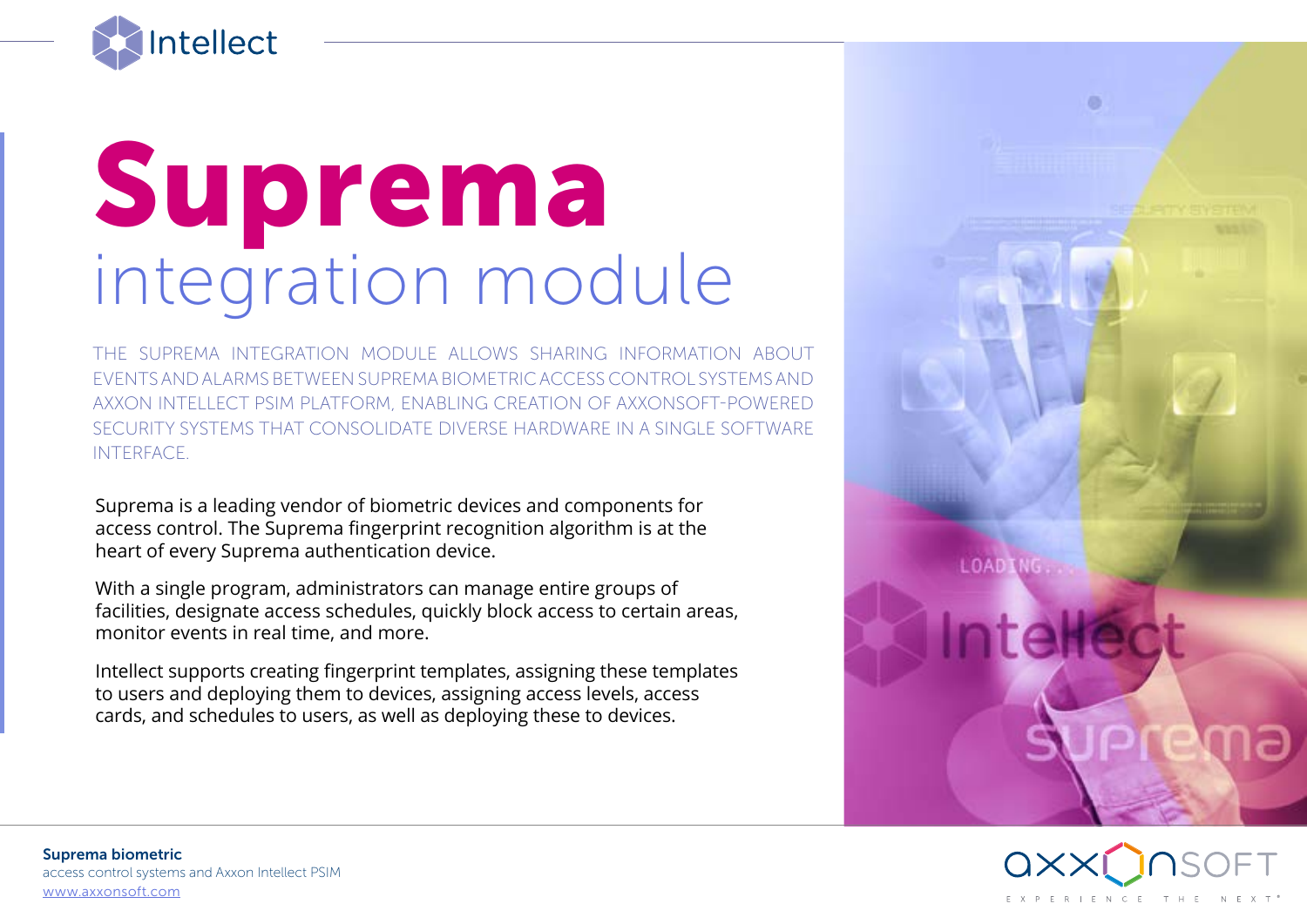

## DEVICES CURRENTLY INTEGRATED WITH AXXON INTELLECT INCLUDE:

**BioEntry Plus** is an IP device for fingerprint reading. The reader is powered by a unique smart algorithm. Thanks to the built-in fingerprint sensor and proximity card reader, BioEntry Plus can meet the access needs of both small isolated sites and large multicampus facilities.

Fingerprint analysis speed of 2,000 comparisons per second guarantees an extremely low error rate.

> X-STATION IS AN IP ACCESS CONTROL TERMINAL WITH 3.5" TOUCHSCREEN LCD. THE DEVICE INCLUDES A 667 MHZ CPU, TCP/IP INTERFACE AND EVENT



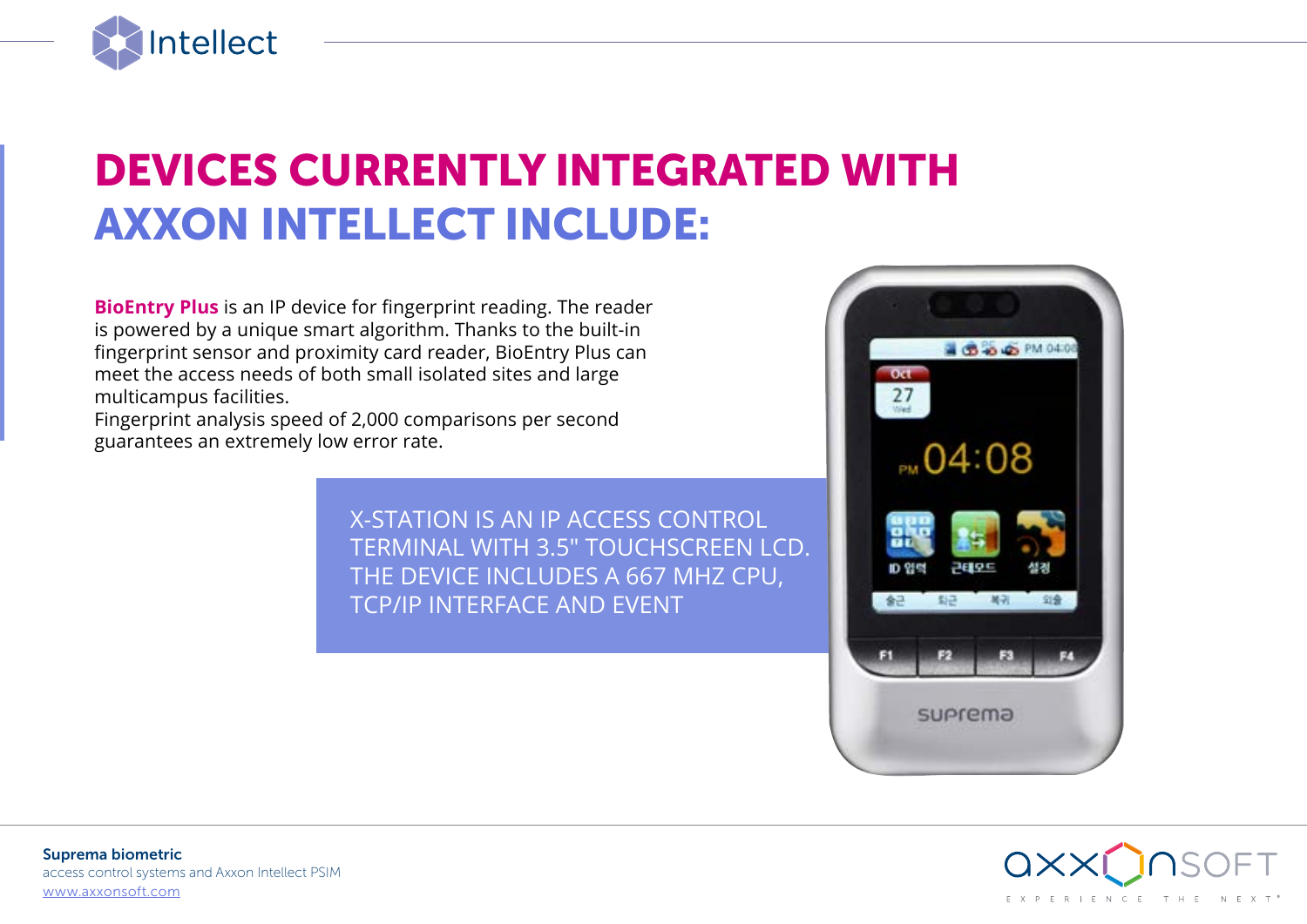



**The Secure I/O module** encrypts signals over RS-485 between Suprema IP readers and door actuators. This reduces the ability of intruders to cause direct damage to door locks, for example. The device includes an additional relay output whose logic can be configured via BioStar software. The Secure I/O module can be installed in immediate proximity to a door for hardening vulnerable access points.

**XPass** is a multi-smart card reader, with options available for reading HID Prox, 125kHz EM and Mifare (13.56MHz, ISO14443A). IP65 ingress protection provides extra protection for outdoor use. Installation is made easy by the presence of PoE, 2 TTL inputs and a built-in lock relay. XPass provides card-based security.



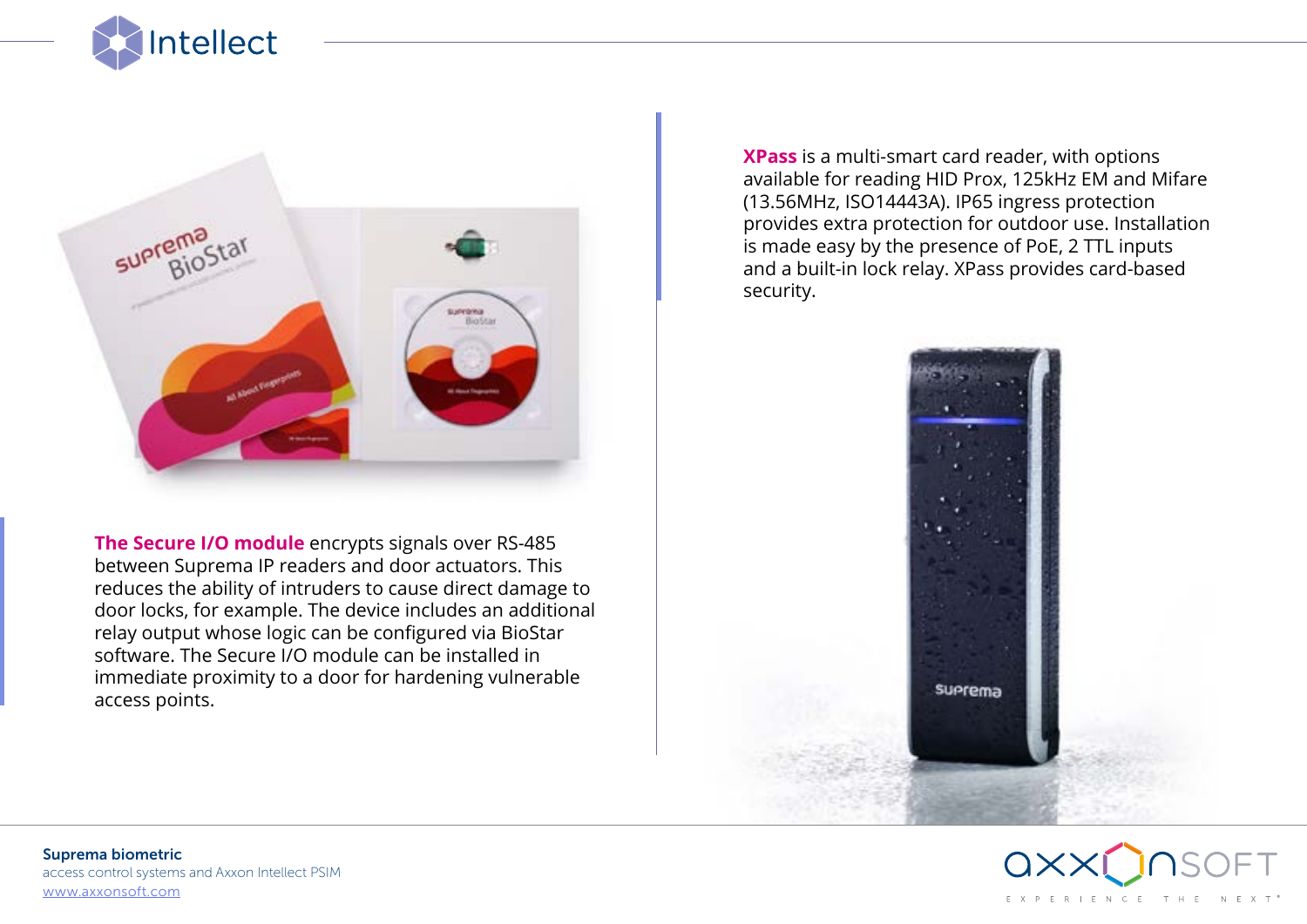

**FaceStation 2** is the most advanced face recognition terminal. Powered by Suprema's latest face recognition algorithm and range-leading 1.4GHz quad-core CPU, it provides the world's fastest matching speed of up to 3,000 match/sec. A single unit of FaceStation 2 can accommodate up to 30,000 users, 50,000 face image logs and 5,000,000 text logs. With Suprema's patented optic engineering, FaceStation 2 achieves up to 25,000 lx of operating illuminance which in turn, brings all-round confidence regardless of lighting conditions.





**BioStation 2** is a biometric reader with an IP65 certified weather proof exterior. It combines a new powerful processor, Suprema's next generation optical sensor and improved fingerprint sensing & capturing algorithm. The device can manage up to 1,000,000 fingerprint templates, which translates to 500,000 maximum users.

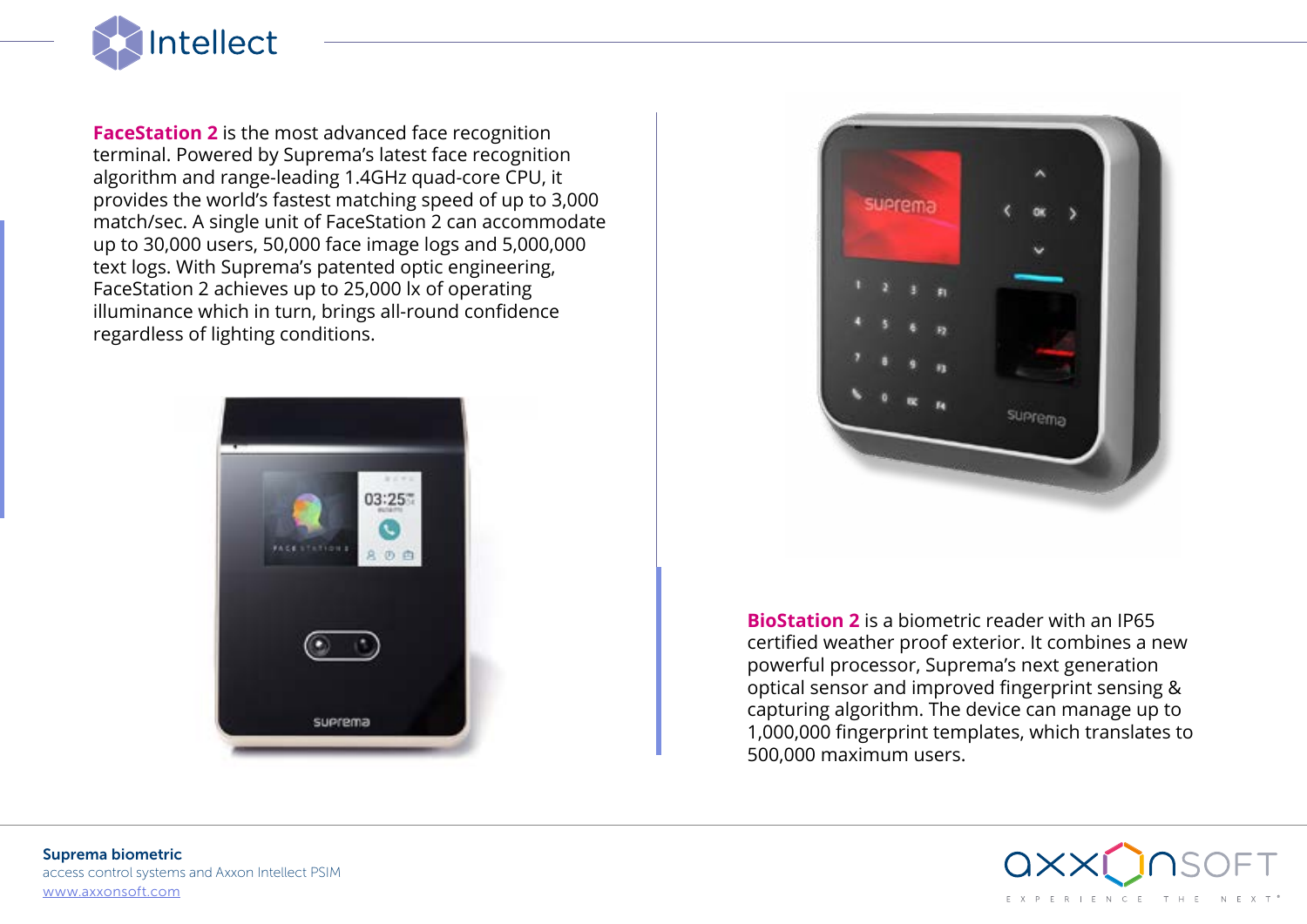



**BioEntry W2** is a fingerprint access control device. It features a classleading 1.2GHz Quad-core CPU and live finger detection technology. Packed in a rugged IP67/IK09 housing with sleek metal finish, BioEntry W2 is a perfect access control solution for tough environment and outdoor installation.

**BioStation A2** is the most advanced fingerprint access control and time attendance terminal. It carries massive 8GB memory to store up to 500,000 users, 5,000,000 text logs as well as 50,000 image logs to accommodate enterprise class sites. BioStation A2 combines the benefit of new OP5 sensor and improved Suprema fingerprint algorithm to provide world best accuracy.